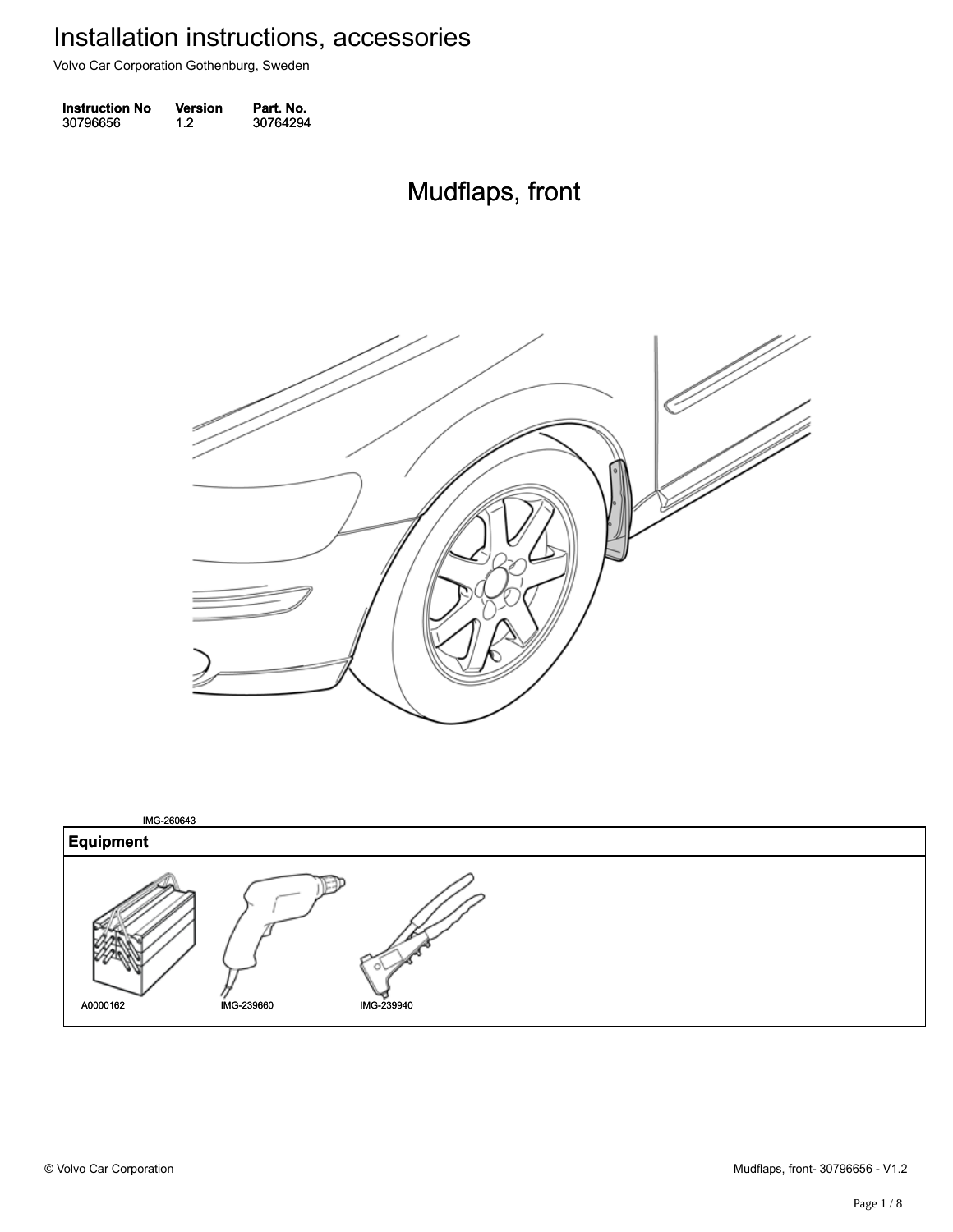Volvo Car Corporation Gothenburg, Sweden



 $\mathbb{O}^{\mathbb{P}^7\times 6}$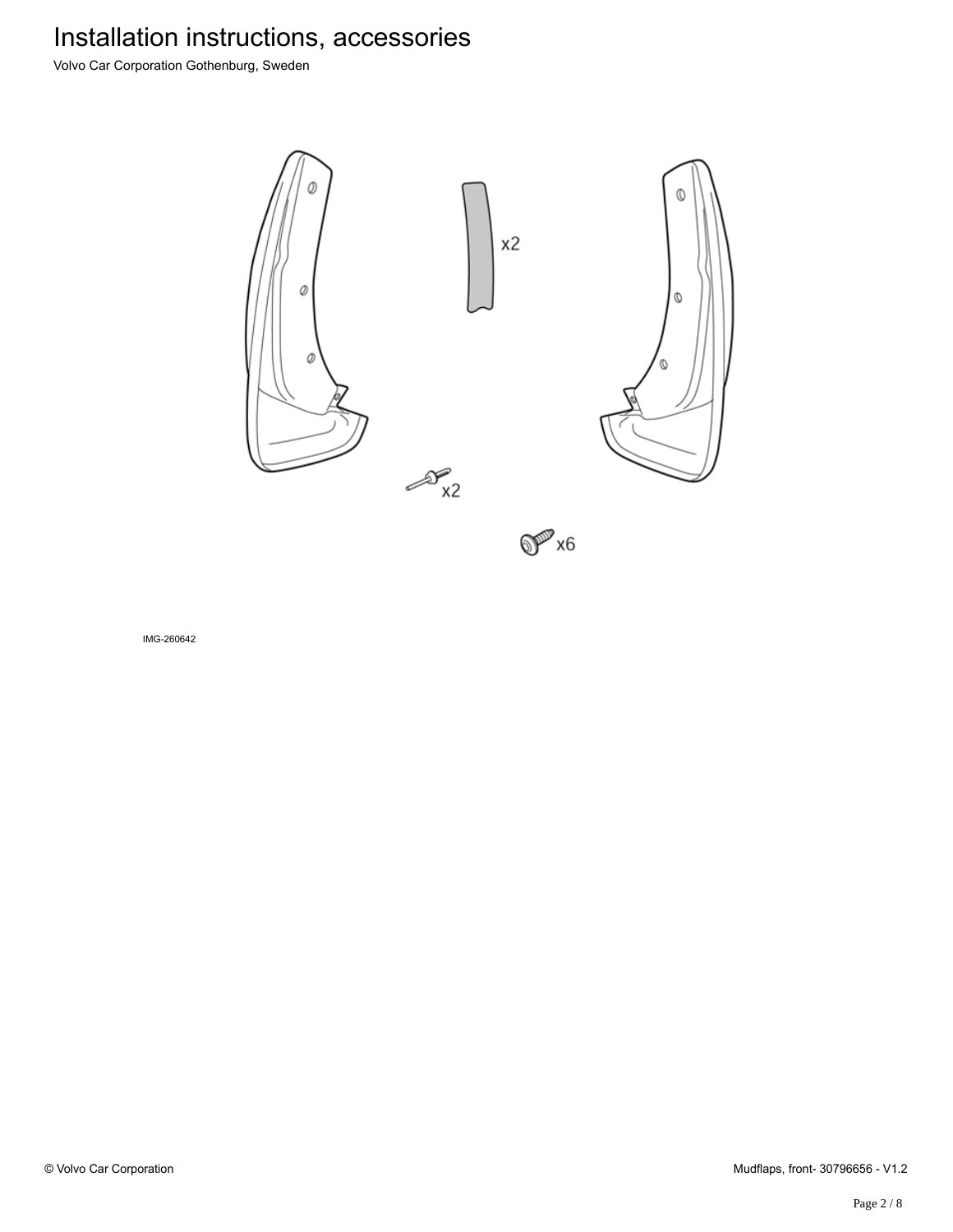Volvo Car Corporation Gothenburg, Sweden

| Any comments on this publication?<br>Please contact your nearest retailer. |  |        |         | Thank You! |
|----------------------------------------------------------------------------|--|--------|---------|------------|
| Publ.no:                                                                   |  | Issue: | Kit no: |            |
|                                                                            |  |        |         |            |
|                                                                            |  |        |         |            |
|                                                                            |  |        |         |            |
|                                                                            |  |        |         |            |
|                                                                            |  |        |         |            |
| From:                                                                      |  |        |         |            |
| Address:                                                                   |  |        |         |            |
| Telephone:                                                                 |  |        |         |            |
| Telefax:                                                                   |  |        |         |            |
| IMG-213320                                                                 |  |        |         |            |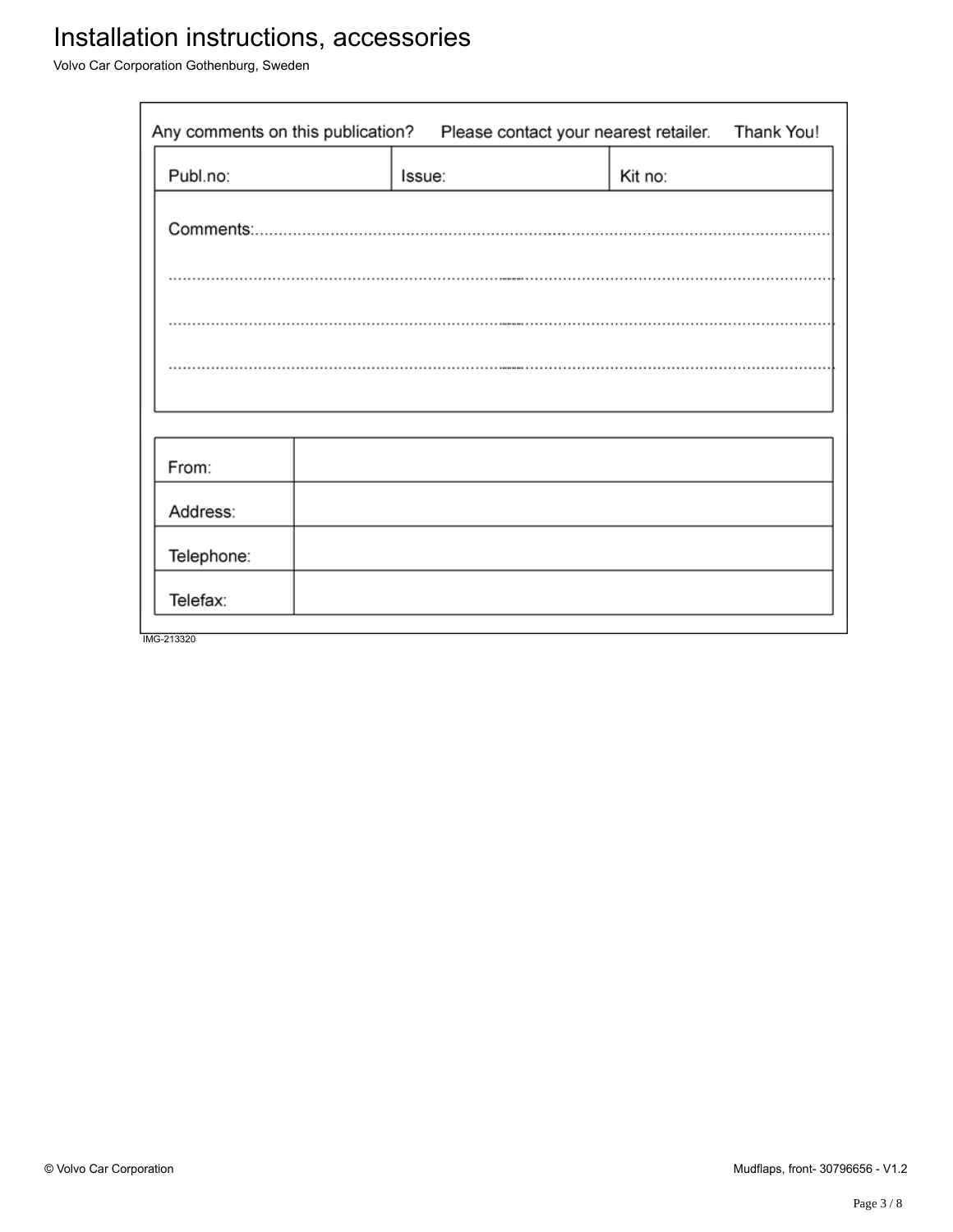Volvo Car Corporation Gothenburg, Sweden

#### **INTRODUCTION**

Read through all of the instructions before starting installation.

Notifications and warning texts are for your safety and to minimise the risk of something breaking during installation.

Ensure that all tools stated in the instructions are available before starting installation.

Certain steps in the instructions are only presented in the form of images. Explanatory text is also given for more complicated steps.

In the event of any problems with the instructions or the accessory, contact your local Volvo dealer.



Remove the front wheels.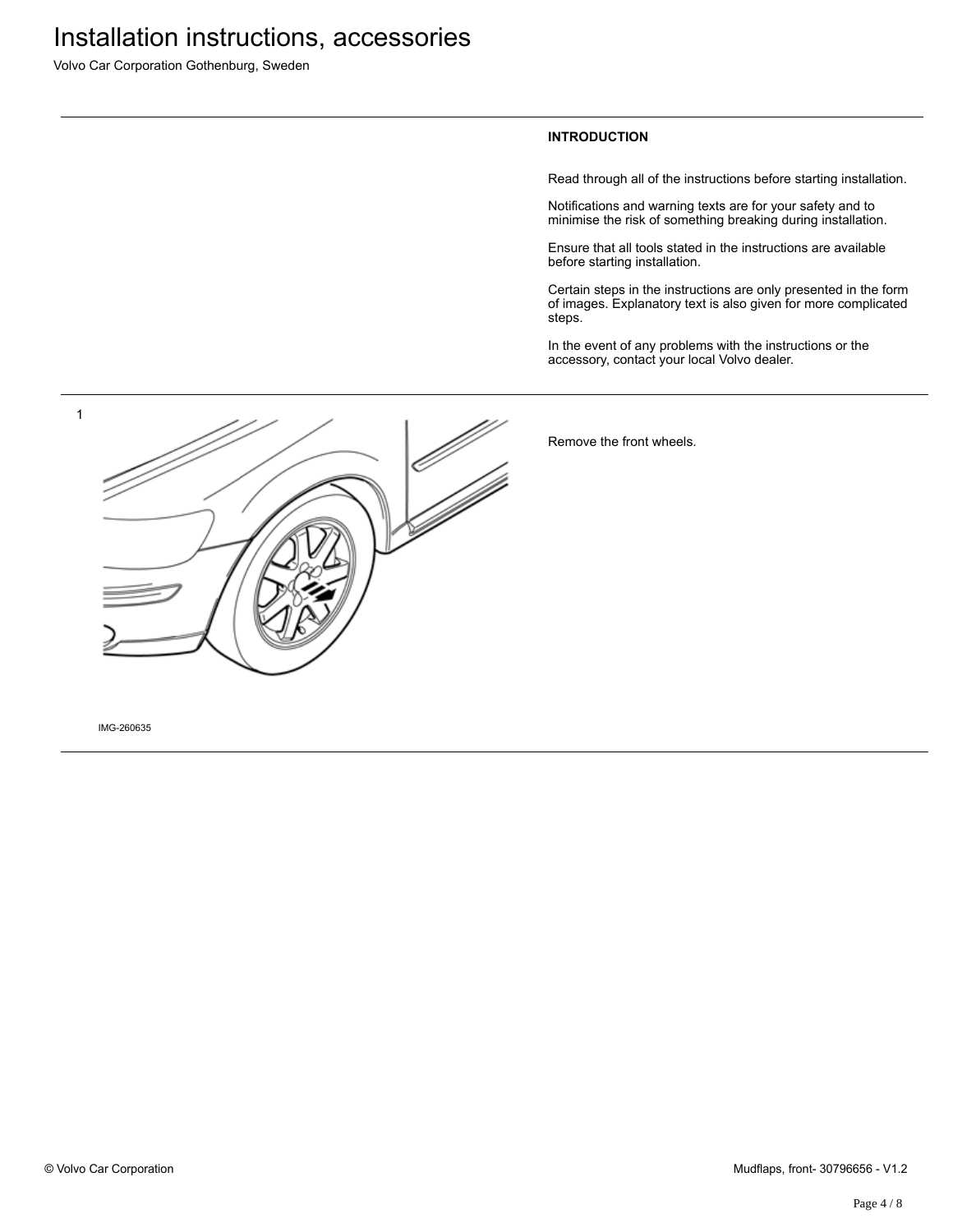Volvo Car Corporation Gothenburg, Sweden



#### **Illustration A**

Remove the three screws at the rear edge of the wheel arch.

#### **Illustration B**

**Applies to cars with painted door sill panels**

Remove the three screws at the rear edge of the wheel arch. Remove the stone-chip protection. It shall not be re-used.

Clean as illustrated.

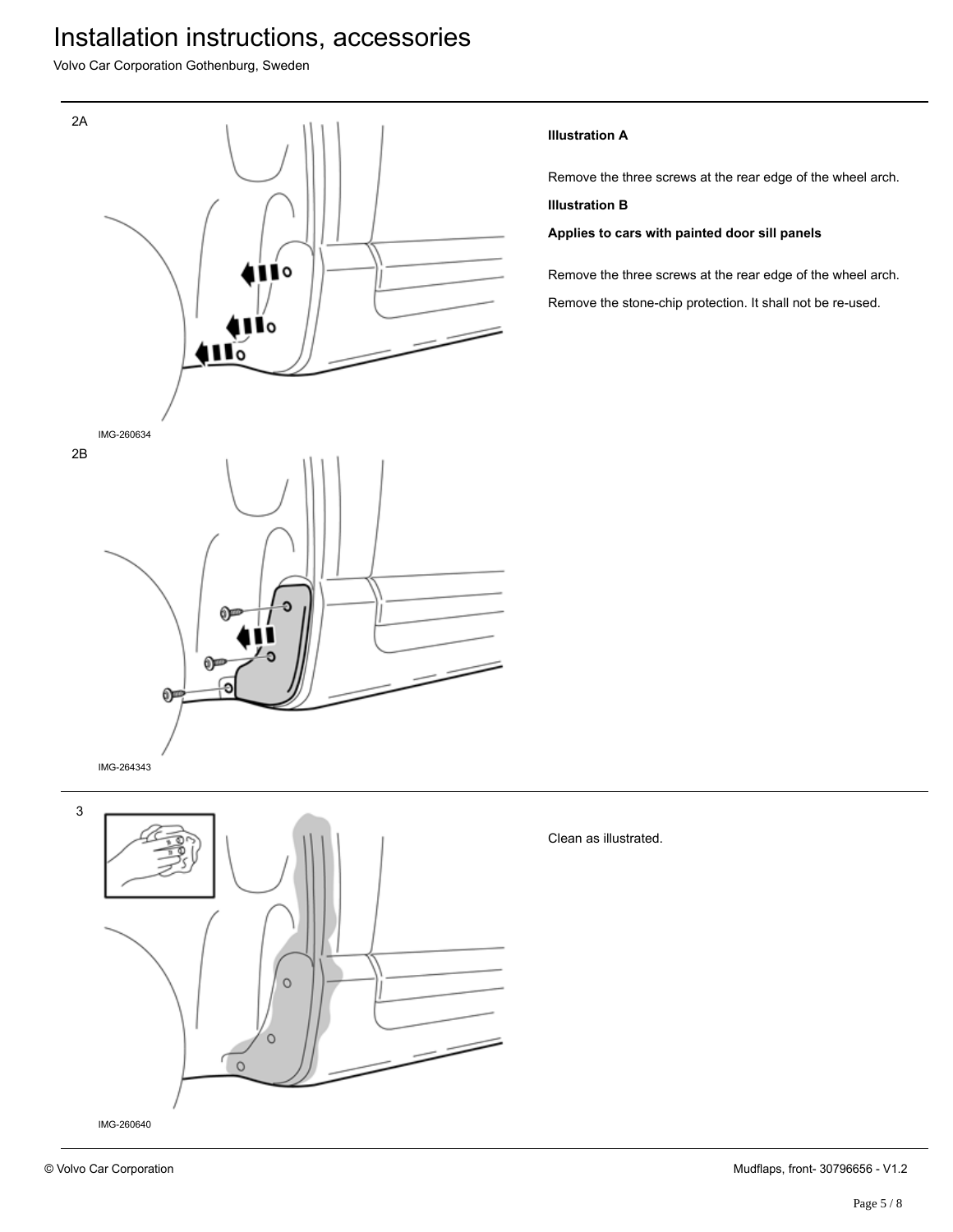Volvo Car Corporation Gothenburg, Sweden



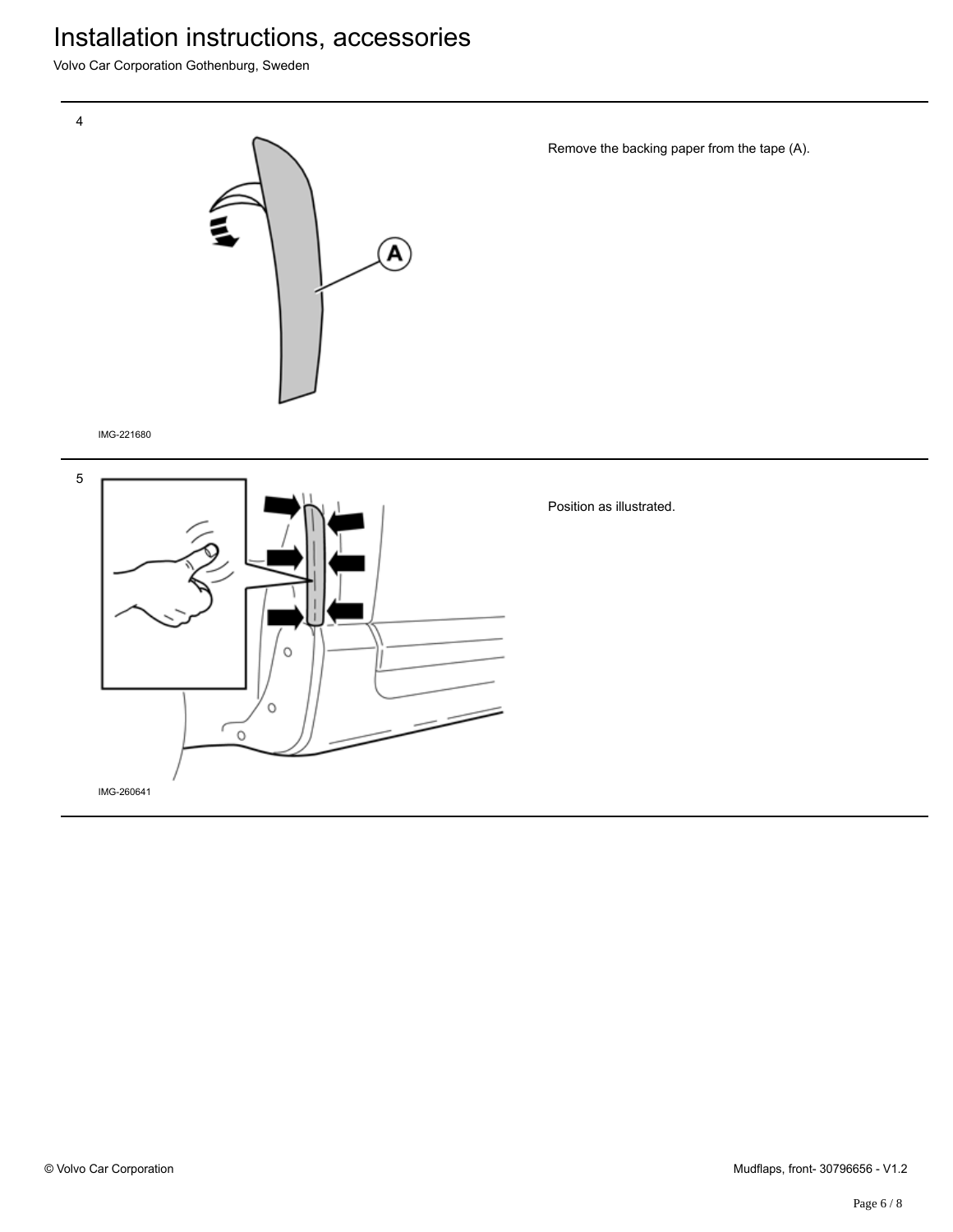Volvo Car Corporation Gothenburg, Sweden